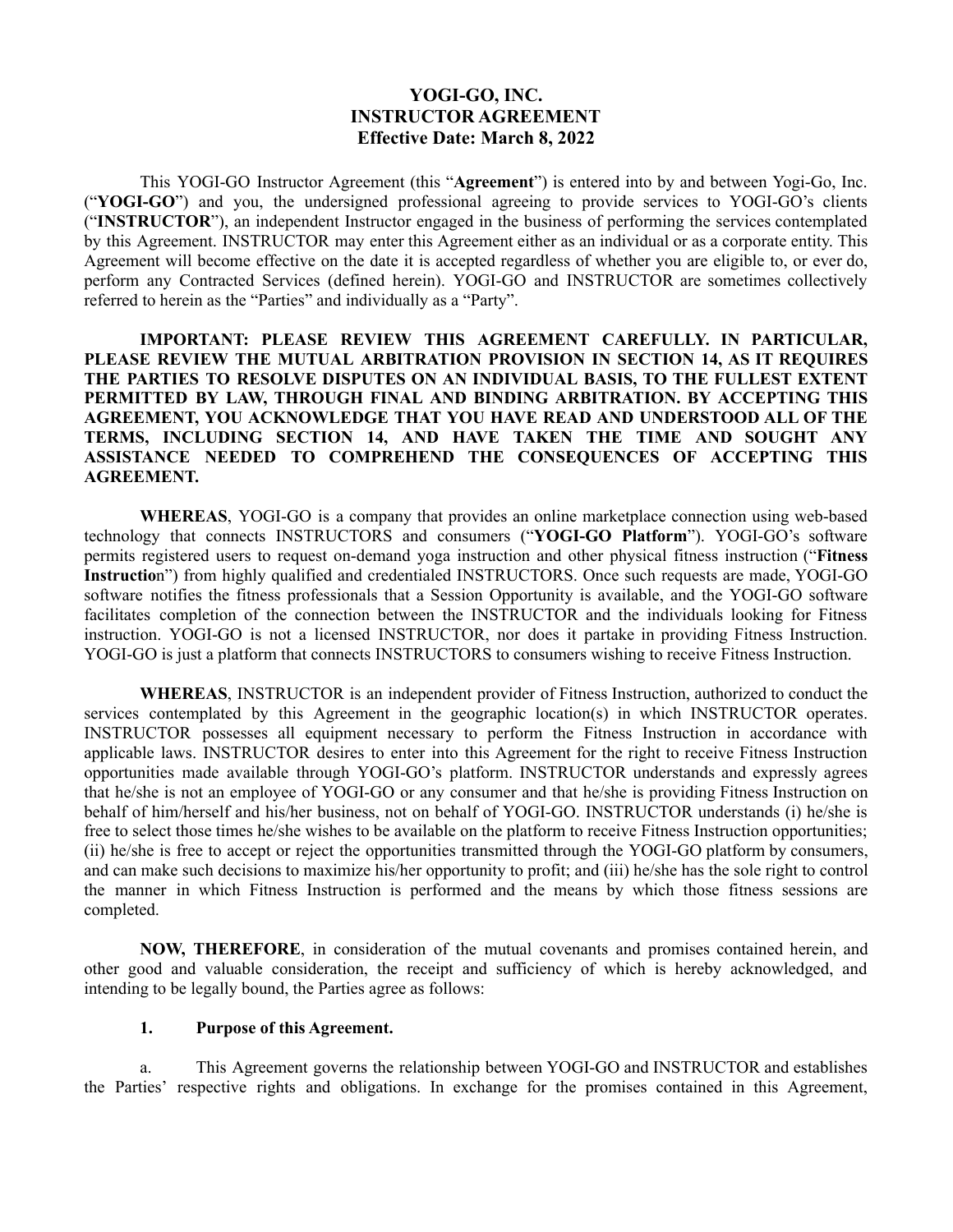INSTRUCTOR shall have the right and obligation to perform the "**Contracted Services**" as defined herein. However, nothing in this Agreement requires INSTRUCTOR to perform any particular volume of Contracted Services during the term of this Agreement, and nothing in this Agreement shall guarantee INSTRUCTOR any particular volume of business for any particular time period.

b. INSTRUCTOR shall have no obligation to accept or perform any particular "Session Opportunity" (as that term is defined herein) offered by YOGI-GO. However, once a Session Opportunity is accepted, INSTRUCTOR shall be contractually bound to complete the Contracted Services in accordance with all consumer specifications and the terms laid out in this Agreement.

# **2. INSTRUCTOR'S Operations**

a. INSTRUCTOR represents that he/she operates an independently established enterprise that provides Fitness Instruction, and that he/she satisfies all legal requirements and has all necessary licenses and permits necessary to perform any services contemplated by this Agreement. As an independent Instructor/enterprise, INSTRUCTOR shall be solely responsible for determining how to operate his/her business and how to perform the Contracted Services.

b. INSTRUCTOR agrees to fully perform the Contracted Services in a timely, efficient, safe, and lawful manner. YOGI-GO shall have no right to, and shall not, control the manner, method or means INSTRUCTOR uses to perform the Contracted Services. Instead, INSTRUCTOR shall be solely responsible for determining the most effective, efficient, and safe manner to perform the Contracted Services.

c. As an independent business enterprise, INSTRUCTOR retains the right to perform services (whether delivery services or other services) for others and to hold him/herself out to the general public as a separately established business. The parties recognize that they are or may be engaged in similar arrangements with others and nothing in this Agreement shall prevent INSTRUCTOR or YOGI-GO from doing business with others. YOGI-GO does not have the right to restrict the INSTRUCTOR from performing services for other businesses, customers or consumers at any time, and even during the time INSTRUCTOR is logged into the YOGI-GO platform.

d. INSTRUCTOR is not required to purchase, lease, or rent any products, equipment or services from YOGI-GO as a condition of doing business with YOGI-GO or entering into this Agreement.

e. INSTRUCTOR agrees to immediately notify YOGI-GO in writing at support $\omega$  yogigofitness.com if INSTRUCTOR's right to control the manner or method he/she uses to perform services differs from the terms contemplated in this Section.

## **3. Contracted Services.**

a. From time to time, the YOGI-GO platform will notify INSTRUCTOR of the opportunity to complete Fitness Instruction, to consumers in accordance with the requests for such services placed by consumers through the YOGI-GO platform (each of these is referred to as a "**Session Opportunity**"). For each Session Opportunity accepted by INSTRUCTOR ("**Contracted Service**"), INSTRUCTOR agrees to retrieve the Fitness Instruction request from the YOGI-GO platform and provide such Fitness Instruction to the consumer in a safe and timely fashion. INSTRUCTOR understands and agrees that the parameters of each Contracted Service are established by the consumer, not YOGI-GO, and represent the end result desired, not the means by which INSTRUCTOR is to accomplish the result. INSTRUCTOR has the right to cancel, from time to time, a Contracted Service when, in the exercise of INSTRUCTOR's reasonable discretion and business judgment, it is appropriate to do so; provided that INSTRUCTOR shall immediately notify YOGI-GO of such cancellation by sending an email to: **support@yogigofitness.com**. Notwithstanding the foregoing, INSTRUCTOR understands and acknowledges that should the INSTRUCTOR cancel too many Contracted Services in a short period of time (as determined by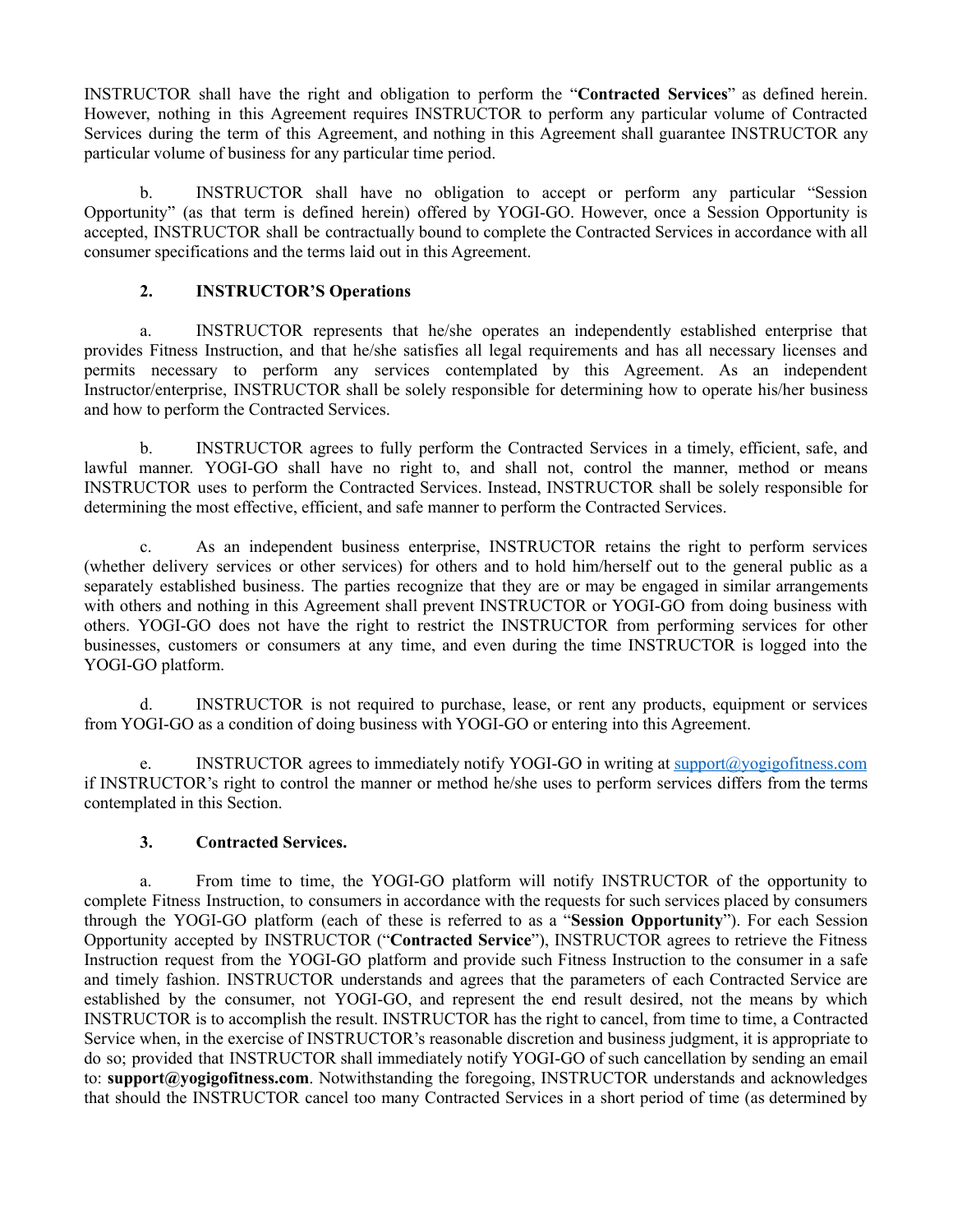YOGI-GO in its sole discretion), YOGI-GO may terminate this Agreement and/or deactivate INSTRUCTOR's account.

b. INSTRUCTOR acknowledges that YOGI-GO has discretion as to which, if any, Session Opportunity to offer, just as INSTRUCTOR has the discretion whether and to what extent to accept any Session Opportunity.

c. INSTRUCTOR acknowledges that INSTRUCTOR is engaged in INSTRUCTOR's own business, separate and apart from YOGI-GO'S business, which is to provide an online marketplace connection using web-based technology that connects INSTRUCTORs and consumers.

d. INSTRUCTOR authorizes YOGI-GO, during the course of a Contracted Service, to communicate with INSTRUCTOR and/or consumer, or other business to assist INSTRUCTOR, to the extent permitted by INSTRUCTOR, in facilitating the Contracted Services. However, under no circumstances shall YOGI-GO be authorized to control the manner or means by which INSTRUCTOR performs the Contracted Services or other services contemplated under this agreement. This includes, but is not limited to, the following:

- i. YOGI-GO does not require any specific type, or quality, of INSTRUCTOR's choice of Fitness Instruction or techniques.
- ii. INSTRUCTOR does not have a supervisor or any individual at YOGI-GO to whom they report.
- iii. INSTRUCTOR is not required to use any signage or other designation of YOGI-GO on at any point in their use of the platform to perform the Contracted Services.
- iv. YOGI-GO has no control over the INSTRUCTOR's personal appearance.
- v. INSTRUCTOR does not receive regular performance evaluations by YOGI-GO.

e. In the event INSTRUCTOR fails to fully perform any Contracted Service (a "**Service Failure**") due to INSTRUCTOR's action or omission, INSTRUCTOR shall forfeit all or part of the agreed upon fee for that service. If INSTRUCTOR disputes responsibility for a Service Failure, the dispute shall be resolved pursuant to the "**Payment Disputes**" provision below.

### **4. Relationship of the Parties; Warranty; Licenses and Permits**.

a. Relationship of the Parties. The Parties acknowledge and agree that this Agreement is between two co-equal, independent business enterprises that are separately owned and operated. The parties intend for this Agreement to create the relationship of principal and independent Instructor and not employer/employee. The parties are not employees, agents, joint venturers, or partners of each other for any purpose. Neither party shall have the right to bind the other by contract or otherwise except as specifically provided in this Agreement. YOGI-GO shall not have the right to, and shall not, control the manner or the method of accomplishing Contracted Services to be performed by INSTRUCTOR. The parties acknowledge and agree that those provisions of the Agreement reserving ultimate authority in YOGI-GO have been inserted solely for the safety of consumers and other INSTRUCTORS using the YOGI-GO platform or to achieve compliance with federal, state, or local laws, regulations, and interpretations thereof.

b. Warranty. INSTRUCTOR warrants and represents that (i) it is qualified to perform the Contracted Service; (ii) all the Contracted Services shall be performed by qualified personnel, who will be properly supervised; and (iii) the Contracted Services shall be performed in a professional and workmanlike manner in strict accordance in all material respects with the terms of this Agreement, and in accordance with any applicable commercial standards generally observed in INSTRUCTOR's industry. YOGI-GO will promptly inform INSTRUCTOR of any breach of warranty related to the Contracted Services and INSTRUCTOR agrees it shall immediately take all measures required to satisfy its warranty obligations to correct any faults or defects, without cost to YOGI-GO. In the event INSTRUCTOR fails to properly meet its warranty obligations stated herein, YOGI-GO may perform all or part of the same or obtain substitute services and charge INSTRUCTOR for the cost of doing so.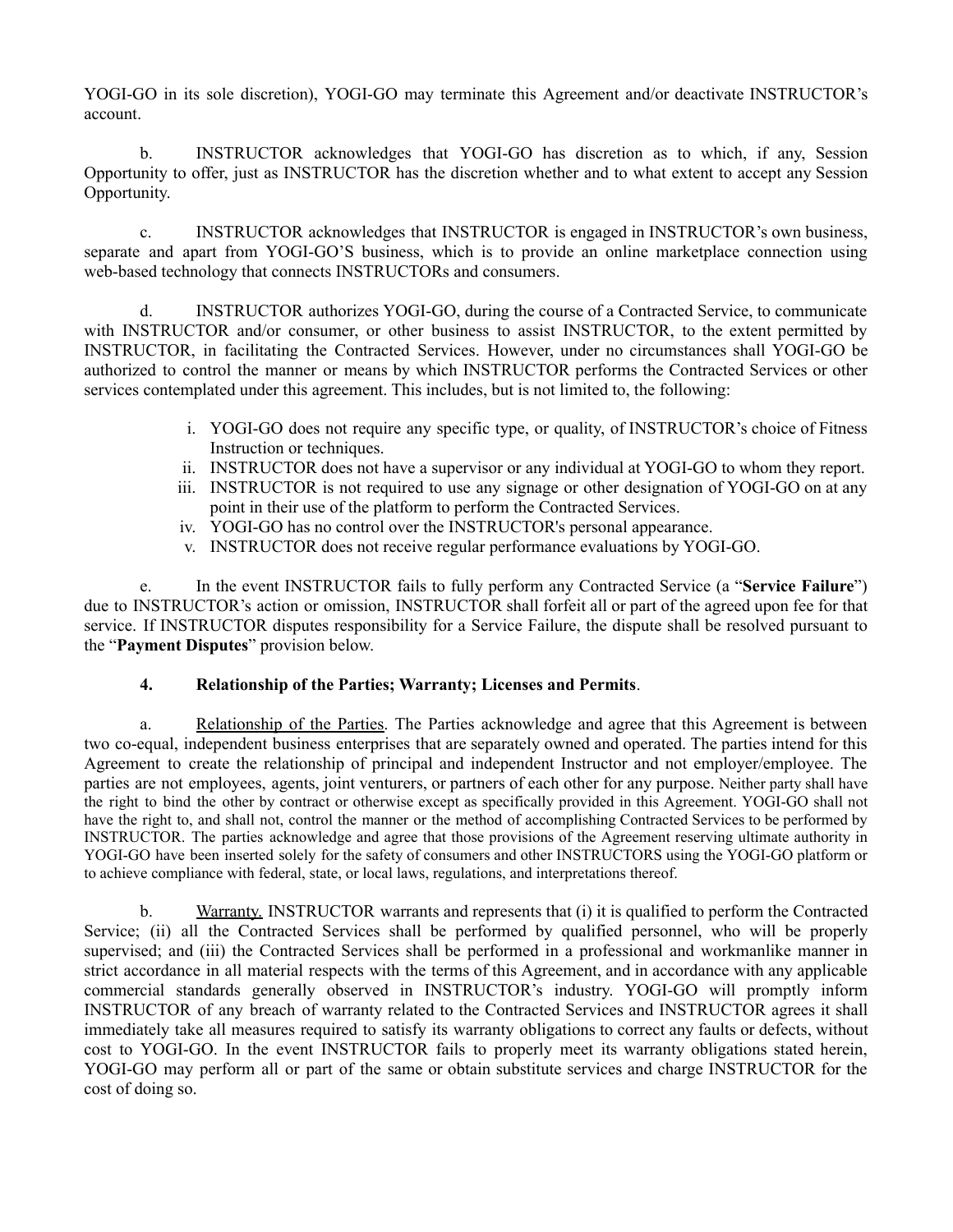c. Compliance with Laws; Permits and Licenses. INSTRUCTOR agrees to operate in full compliance with all governmental laws, regulations and requirements applicable to its performance of this Agreement and the Contracted Services to be provided hereunder. INSTRUCTOR shall obtain and maintain in force, at its own expense, all licenses, permits and approvals required for its performance under this Agreement and will obtain all required inspections, authorizations and approvals prior to commencement of the Contracted Services. INSTRUCTOR shall promptly notify YOGI-GO in the event it knows or has reason to believe that any act or refrainment from acting required by or contemplated by this Agreement violates any applicable law, rule or regulation (whether criminal or non-criminal).

**5. Taxes.** YOGI-GO shall report all payments made to INSTRUCTOR on a calendar year basis using an appropriate IRS Form 1022, if the volume of payments to INSTRUCTOR quality. INSTRUCTOR is solely responsible for paying when due any taxes, including estimated taxes, incurred as a result of the compensation paid by YOGI-GO to INSTRUCTOR for the Services under this Agreement. This includes, without limitation, any federal, state or local income taxes, social security or unemployment tax, or any other taxes. INSTRUCTOR agrees to indemnify and hold YOGI-GO, its affiliates, and their officers, directors, shareholders, employees and agents, harmless from and against any damage, claim, losses, fee, assessment, interest charge or penalty incurred by or charged to YOGI-GO as a result of any claim, cause of action or assessment by any government agency for any nonpayment or late payment by INSTRUCTOR of any tax or contribution based on compensation paid hereunder to INSTRUCTOR or because YOGI-GO did not withhold any taxes from compensation paid hereunder.

## **6. Payment for Services.**

a. Unless notified otherwise by YOGI-GO in writing or except as provided herein, INSTRUCTOR shall receive payment per accurate Contracted Service completed in an amount consistent with the payment model of YOGI-GO. From time to time, YOGI-GO may offer opportunities for INSTRUCTOR to earn more money for performing Contracted Services at specified times or in specified locations. Nothing prevents the parties from negotiating a different rate of pay, and the INSTRUCTOR is free to accept or deny any such opportunities to earn different rates of pay.

b. YOGI-GO's online credit card software may permit consumers to add a gratuity to be paid to INSTRUCTOR, and consumers can also pay a gratuity to INSTRUCTOR in cash. INSTRUCTOR shall retain 100% of any gratuity paid by the consumer, whether by cash or credit card. YOGI-GO acknowledges it has no right to interfere with the amount of gratuity given by the consumer to the INSTRUCTOR.

c. YOGI-GO will process payments made by consumers and transmit to INSTRUCTOR. Payments for all Contracted Services completed in a given week will be transferred via direct deposit on no less than a weekly basis unless it notifies INSTRUCTOR otherwise in writing.

d. From time to time, YOGI-GO may offer various promotions or referral programs. INSTRUCTOR agrees that he or she will not manipulate or abuse the referral programs or promotions by, among other things: (a) tampering with the location feature on his or her mobile phone; (b) collecting incentive or promotional pay when not eligible to receive such pay under relevant policies; or, (c) creating multiple consumer accounts. INSTRUCTOR understands that engaging in this type of manipulation or abuse constitutes a material breach of this Agreement and may lead to deactivation of his or her account.

# **7. Payment Disputes.**

a. INSTRUCTOR's Failure. In the event there is a Service Failure, INSTRUCTOR shall not be entitled to payment as described above (as determined in YOGI-GO's reasonable discretion). Any withholding of payment shall be based upon proof provided by the consumer, INSTRUCTOR, and any other party with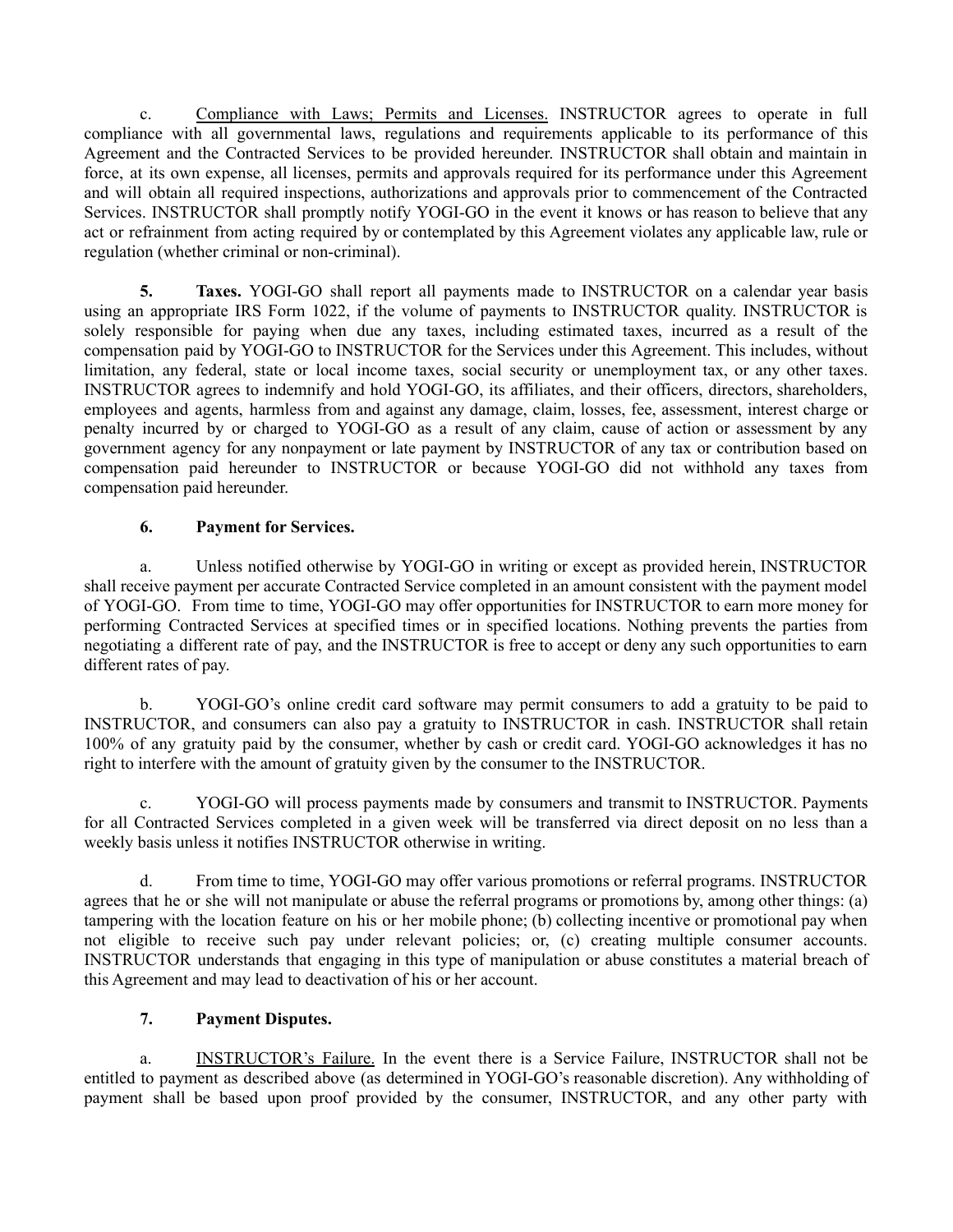information relevant to the dispute. YOGI-GO shall make the initial determination as to whether a Service Failure was the result of INSTRUCTOR'S action/omission. INSTRUCTOR shall have the right to challenge YOGI-GO's determination through any legal means contemplated by this Agreement; however, INSTRUCTOR shall notify YOGI-GO in writing at support@yogigofitness.com of the challenge and provide YOGI-GO the opportunity to resolve the dispute. INSTRUCTOR should include any documents or other information in support of his/her challenge.

b. YOGI-GO's Failure. In the event YOGI-GO fails to remit payment in a timely or accurate manner, INSTRUCTOR shall have the right to seek proper payment by any legal means contemplated by this Agreement and, should INSTRUCTOR prevail, shall be entitled to recover reasonable costs incurred in pursuing proper payment, provided, however, INSTRUCTOR shall first inform YOGI-GO in writing at  $support@yogigofitness.com$  of the failure and provide a reasonable opportunity to cure it.

c. Consumer Failure. In the event the consumer fails to attend a scheduled Contracted Service, YOGI-GO shall have, in its sole discretion, the right to compensate the Instructor based on such failure. Such decision shall be determined based on whether or not YOGI-GO is required to return any collected funds to the consumer or if they have the right to keep the funds based on a late cancellation or no cancellation notice.

### **8. Equipment and Expenses**

a. INSTRUCTOR represents that he/she has or can lawfully acquire all equipment, including vehicles and fitness accessories ("**Equipment**") necessary for performing Contracted Services, and INSTRUCTOR is solely responsible for ensuring that the Equipment used conforms to all laws pertaining to providing Fitness instruction, including without limitation, yoga and physical fitness instruction.

b. INSTRUCTOR agrees that he/she is responsible for all costs and expenses arising from INSTRUCTOR's performance of Contracted Services, including, without limitation, costs related to INSTRUCTOR and Equipment. Except as otherwise required by law, INSTRUCTOR assumes all risk of damage or loss to its Equipment.

### **9. Personnel.**

a. In order to perform any Contracted Services, INSTRUCTOR must, for the safety of consumers on the YOGI-GO platform, pass a background check administered by a third-party vendor, subject to YOGI-GO's lawful consent. INSTRUCTOR is not required to perform any Contracted Services personally, but may, to the extent permitted by law, subject to the written consent of YOGI-GO and subject to the terms of this Agreement, hire or engage others (as employees or subcontractors of INSTRUCTOR) to perform all or some of the Contracted Services, provided any such employees or subcontractors meet all the requirements applicable to INSTRUCTOR including, without limitation, the background check requirements that INSTRUCTOR must meet in order to perform Contracted Services. To the extent INSTRUCTOR furnishes his/her own employees or subInstructors (collectively "**Personnel**"), INSTRUCTOR shall be solely responsible for the direction and control of the Personnel it uses to perform all Contracted Services.

b. INSTRUCTOR assumes full and sole responsibility for the payment of all amounts due to his/her Personnel for work performed in relation to this Agreement, including all wages, benefits and expenses, if any, and for all required state and federal income tax withholdings, unemployment insurance contributions, and social security taxes as to INSTRUCTOR and all Personnel employed by INSTRUCTOR in the performance of Contracted Services under this Agreement. YOGI-GO shall have no responsibility for any wages, benefits, expenses, or other payments due INSTRUCTOR's Personnel, nor for income tax withholding, social security, unemployment insurance contributions, or other payroll taxes relating to INSTRUCTOR or his/her Personnel. Neither INSTRUCTOR nor his/her Personnel shall receive any wages, including vacation pay or holiday pay,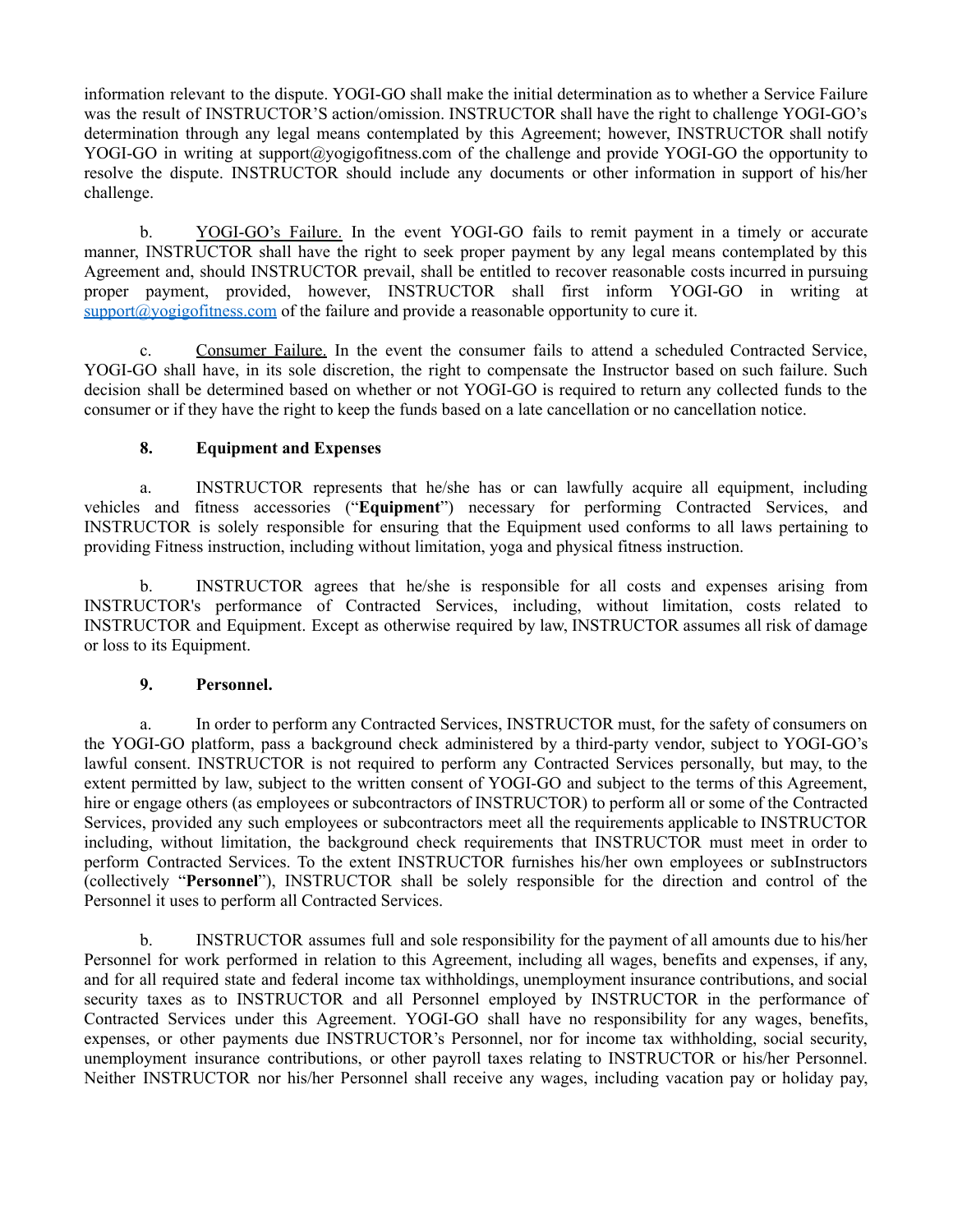from YOGI-GO, nor shall they participate in or receive any other benefits, if any, available to YOGI-GO's employees.

c. Unless mandated by law, YOGI-GO shall have no authority to withhold state or federal income taxes, social security taxes, unemployment insurance taxes/contributions, or any other local, state or federal tax on behalf of INSTRUCTOR or his/her Personnel.

d. INSTRUCTOR and his/her Personnel shall not be required to wear a uniform or other clothing of any type bearing YOGI-GO's name or logo.

If INSTRUCTOR uses the services of any Personnel to perform the Contracted Services, INSTRUCTOR's Personnel must satisfy and comply with all of the terms of this Agreement, which INSTRUCTOR must make enforceable by written agreement between INSTRUCTOR and such Personnel. A copy of such written agreement must be provided to YOGI-GO at least 7 days in advance of such Personnel performing the Contracted Services. The parties acknowledge that the sole purpose of this requirement is to ensure INSTRUCTOR's compliance with the terms of this Agreement.

**10. Non-Solicitation.** INSTRUCTOR agrees that during the term in which INSTRUCTOR is an active participant in the YOGI-GO platform and for a period of one (1) year thereafter, INSTRUCTOR shall not partake in Contract Services or other similar services with any consumer in which: (1) INSTRUCTOR provided Contracted Services to; or (2) otherwise became aware of such consumer through the YOGI-GO platform, outside of the YOGI-GO platform. For the sake of clarity, INSTRUCTOR shall not provide Fitness Instruction to consumers that it became in contact with or otherwise learned about through the YOGI-GO platform and Services, except through the YOGI-GO platform. INSTRUCTOR shall not take or allow to be taken any action during the term of this Agreement that has the effect of circumventing the terms of this Agreement, it being the intent of the parties that each abide by both the letter and the spirit of the terms of this Agreement.

### **11. Confidential Information**

a. Confidential Information. INSTRUCTOR acknowledges that by reason of its relationship to the YOGI-GO hereunder, YOGI-GO may disclose or provide access to the INSTRUCTOR certain Confidential Information. "**Confidential Information**" shall mean (a) information concerning the YOGI-GO's products, business and operations including, without limitation, information relating to business plans, financial records, YOGI-GO's, suppliers, vendors, products, costs, sources, strategies, inventions, trade secrets, procedures, sales aids or literature, technical advice or knowledge, contractual agreements, pricing, procedures, distribution methods, marketing strategies and interests, data, designs, drawings, work sheets, computer programs and systems, customer lists, customer email addresses, customer physical addresses, and other customer personally identifiable information and know-how or other intellectual property, of YOGI-GO and its affiliates that may be at any time furnished, communicated or delivered by YOGI-GO to INSTRUCTOR, whether in oral, tangible, electronic or other form; (b) the terms of any agreement, including this Agreement, and the discussions, negotiations and proposals related to any agreement; and (c) all other non-public information provided by the YOGI-GO hereunder. All Confidential Information shall remain the exclusive property of the YOGI-GO.

b. Use of Confidential Information; Standard of Care. INSTRUCTOR shall maintain the Confidential Information in strict confidence and disclose the Confidential Information only to its employees who have a need to know such Confidential Information to fulfill the business affairs and transactions between the Parties contemplated by this Agreement and who are under confidentiality obligations no less restrictive as this Agreement. INSTRUCTOR shall at all times remain responsible for breaches of this Agreement arising from the acts of its employees. INSTRUCTOR shall use the same degree of care as it uses with respect to its own similar information, but no less than a reasonable degree of care, to protect the Confidential Information from any unauthorized use, disclosure, dissemination, or publication.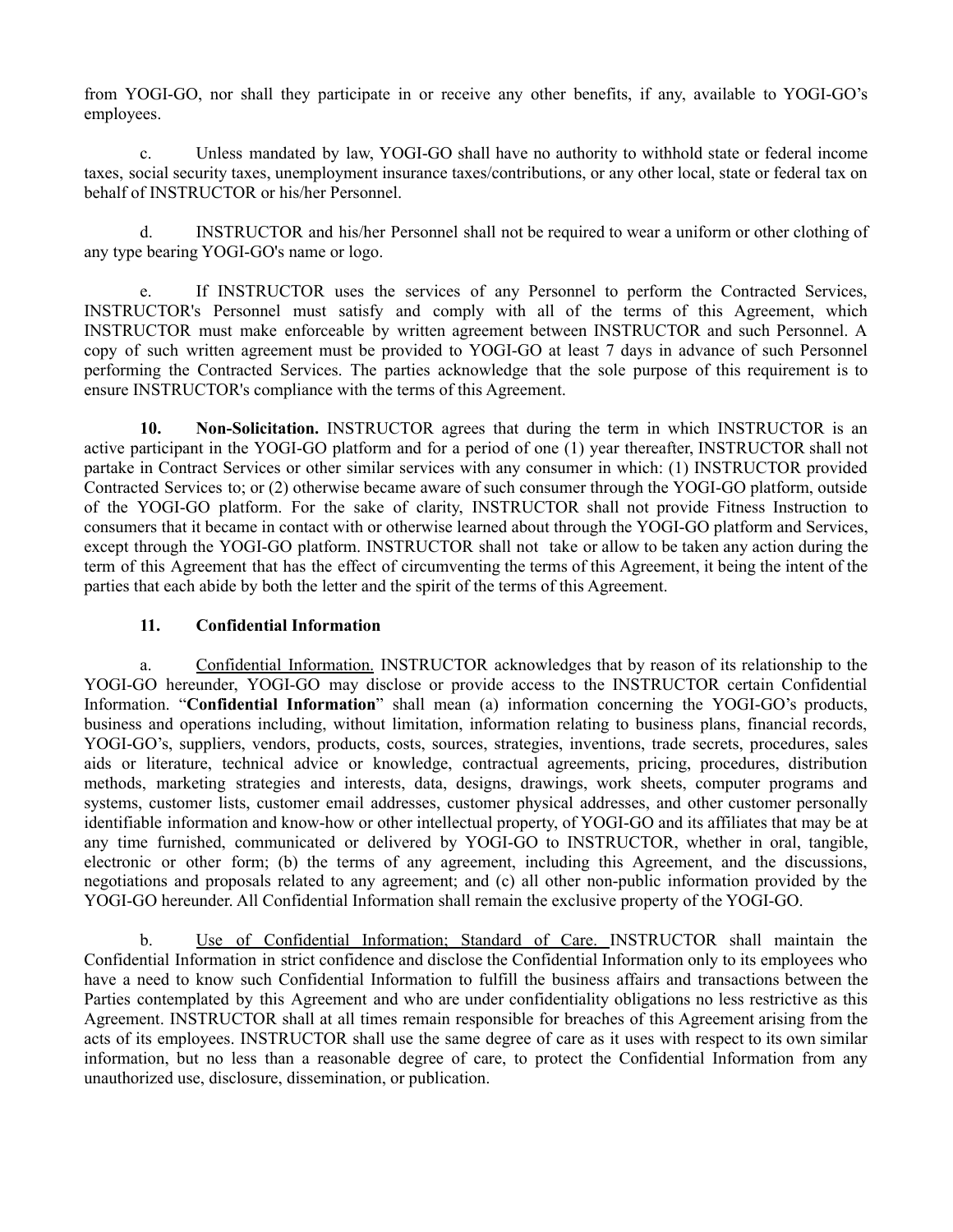c. Required Disclosures. If INSTRUCTOR is confronted with legal action to disclose Confidential Information received under this Agreement, it shall, unless prohibited by applicable law, provide prompt written notice to the YOGI-GO to allow YOGI-GO an opportunity to seek a protective order or other relief it deems appropriate, and INSTRUCTOR shall reasonably assist YOGI-GO in such efforts. If disclosure is nonetheless required, the INSTRUCTOR shall limit its disclosure to only that portion of the Confidential Information which it is advised by its legal counsel must be disclosed.

d. Unauthorized Use or Disclosure of Confidential Information; Equitable Relief. If INSTRUCTOR discovers that any Confidential Information has been used, disseminated or accessed in violation of this Agreement, it will immediately notify YOGI-GO; take all commercially reasonable actions available to minimize the impact of the use, dissemination or publication; and take all necessary steps to prevent any further breach of this Agreement. INSTRUCTOR agrees and acknowledges that any breach or threatened breach regarding the treatment of the Confidential Information may result in irreparable harm to YOGI-GO for which there may be no adequate remedy at law. In such event YOGI-GO shall be entitled to seek an injunction, without the necessity of posting a bond, to prevent any further breach of this Agreement, in addition to all other remedies available in law or at equity.

e. Return of Confidential Information; Survival. INSTRUCTOR shall promptly return or, at YOGI-GO's option, certify destruction of all copies of Confidential Information at any time upon request or within thirty (30) days following the termination of this Agreement. Notwithstanding any termination of this Agreement, INSTRUCTOR's obligations to protect the Confidential Information pursuant to this Section will survive for five (5) years after the expiration or earlier termination of this Agreement. Notwithstanding the foregoing, INSTRUCTOR shall not disclose any Confidential Information that constitutes a trade secret, until such time that the information no longer constitutes a trade secret. Notwithstanding the foraging, INSTRUCTOR shall not disclose any Confidential Information that contains consumers personally identifiable information at any time.

## **12. Insurance.**

a. Insurance. INSTRUCTOR agrees, as a condition of doing business with YOGI-GO, that during the term of this Agreement, INSTRUCTOR shall maintain current insurance, in amounts and of types required by law, YOGI-GO, and to provide the Contracted Services, at his/her own expense. INSTRUCTOR agrees to have YOGI-GO listed as an additional insured on such insurance policy. INSTRUCTOR acknowledges that failure to secure or maintain satisfactory insurance coverage shall be deemed a material breach of this Agreement and shall result in the termination of the Agreement and the loss of INSTRUCTOR'S right to receive Fitness Instruction Opportunities.

b. Notification of Coverage. INSTRUCTOR agrees to deliver to YOGI-GO, upon request, current certificates of insurance as proof of coverage. INSTRUCTOR agrees to provide updated certificates each time INSTRUCTOR purchases, renews, or alters INSTRUCTOR's insurance coverage. INSTRUCTOR agrees to give YOGI-GO at least thirty (30) days' prior written notice before cancellation of any insurance policy required by this Agreement.

c. Workers' Compensation/Occupational Accident Insurance. INSTRUCTOR agrees that INSTRUCTOR will maintain sufficient insurance to cover any risks or claims arising out of or related to INSTRUCTOR's relationship with YOGI-GO, including workers' compensation insurance where required by law. INSTRUCTOR acknowledges and understands that INSTRUCTOR will not be eligible for workers' compensation benefits through YOGI-GO and is instead responsible for maintaining INSTRUCTOR's own workers' compensation insurance or occupational accident insurance.

## **13. Indemnification.**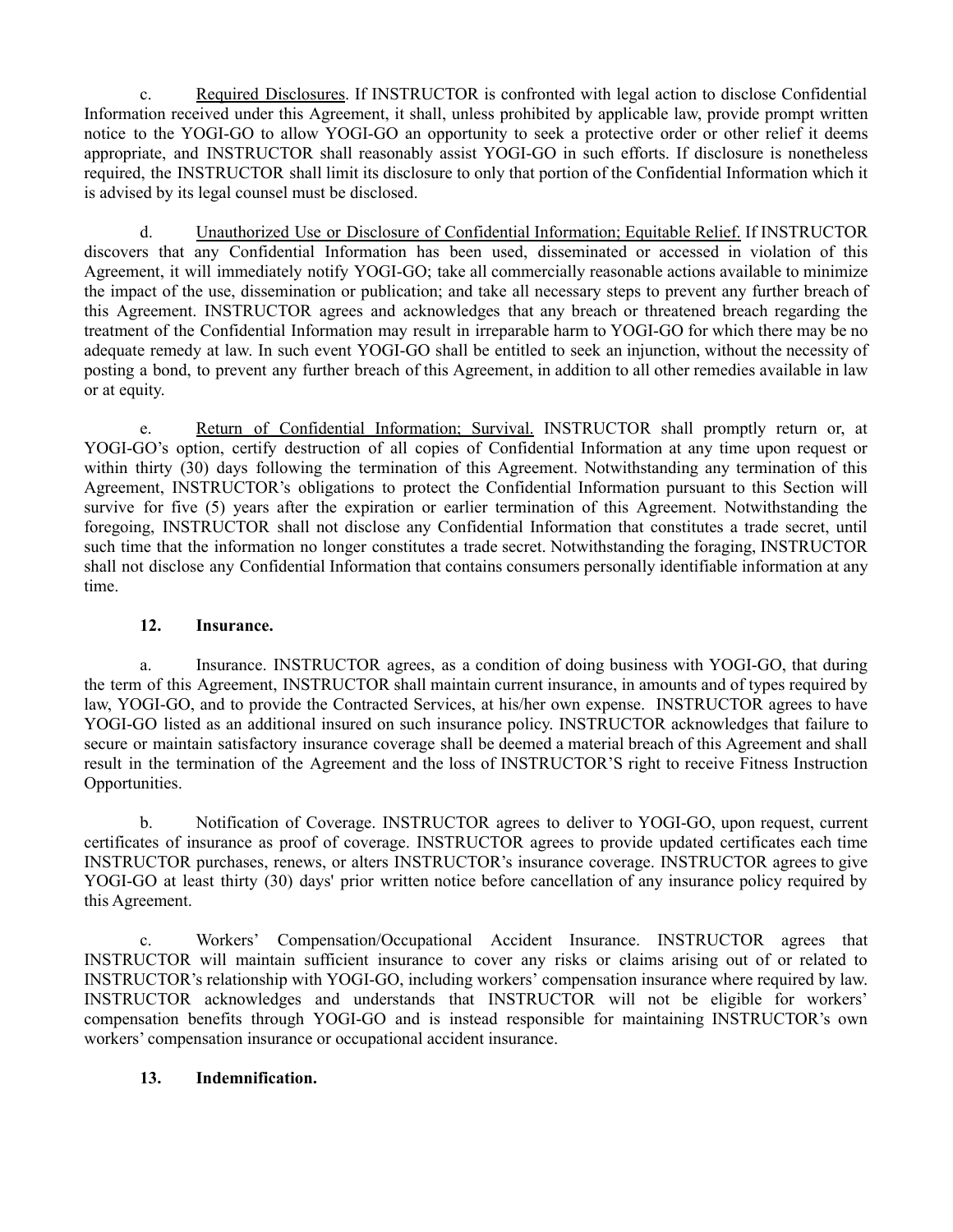a. YOGI-GO agrees to indemnify, protect and hold harmless INSTRUCTOR from any and all claims, demands, damages, suits, losses, liabilities and causes of action arising directly from YOGI-GO's actions arranging and offering the Contracted Services to INSTRUCTOR.

b. INSTRUCTOR agrees to indemnify, protect and hold harmless YOGI-GO, including all parent, subsidiary and/or affiliated companies, as well as its and their past and present successors, assigns, officers, owners, directors, agents, representatives, attorneys, and employees, from any and all claims, demands, damages, suits, losses, liabilities and causes of action arising directly or indirectly from, as a result of or in connection with, the actions of INSTRUCTOR and/or his/her Personnel arising from the performance of yoga session services under this Agreement, including personal injury or death to any person (including to INSTRUCTOR and/or his/her Personnel as well as the individuals receiving Fitness Instruction from INSTRUCTOR), as well as any liability arising from INSTRUCTOR's failure to comply with the terms of this Agreement. INSTRUCTOR'S obligations hereunder shall include the cost of defense, including attorneys' fees, as well as the payment of any final judgment rendered against or settlement agreed upon by YOGI-GO or its parent, subsidiary and/or affiliated companies.

c. INSTRUCTOR agrees to indemnify, protect and hold harmless YOGI-GO, including all parent, subsidiary, and/or affiliated companies, as well as its and their past and present successors, assigns, officers, owners, directors, agents, representatives, attorneys, and employees, from any and all tax liabilities and responsibilities for payment of all federal, state and local taxes, including, but not limited to all payroll taxes, self-employment taxes, workers compensation premiums, and any contributions imposed or required under federal, state and local laws, with respect to INSTRUCTOR and INSTRUCTOR'S Personnel.

d. INSTRUCTOR shall be responsible for, indemnify and hold harmless YOGI-GO, including all parent, subsidiary, and/or affiliated companies, as well as its and their past and present successors, assigns, officers, owners, directors, agents, representatives, attorneys, and employees, from all costs of INSTRUCTOR'S business, including, without limitation, the expense and responsibility for any and all applicable insurance, local, state or federal licenses, permits, taxes, and assessments of any and all regulatory agencies, boards or municipalities.

### **14. Mutual Arbitration Provision.**

a. INSTRUCTOR and YOGI-GO mutually agree to this Mutual Arbitration Provision, which is governed by the Federal Arbitration Act (9 U.S.C. §§ 1-16) ("**FAA**") and shall apply to any and all disputes arising out of or relating to this Agreement, INSTRUCTOR's classification as an independent Instructor, INSTRUCTOR's provision of Contracted Services to consumers, the payments received by INSTRUCTOR for providing services to consumers, the termination of this Agreement, and all other aspects of INSTRUCTOR'S relationship with YOGI-GO, past, present or future, whether arising under federal, state or local statutory and/or common law, including without limitation harassment, discrimination or retaliation claims and claims arising under or related to the Civil Rights Act of 1964 (or its state or local equivalents), Americans With Disabilities Act (or its state or local equivalents), Age Discrimination in Employment Act (or its state or local equivalents), Family Medical Leave Act (or its state or local equivalents), Federal Credit Reporting Act (or its state or local equivalents), Telephone Consumer Protection Act (or its state or local equivalents), or Fair Labor Standards Act (or its state or local equivalents), state and local wage and hour laws, state and local statutes or regulations addressing the same or similar subject matters, and all other federal, state or local claims arising out of or relating to INSTRUCTOR's relationship or the termination of that relationship with YOGI-GO. The parties expressly agree that this Agreement shall be governed by the FAA even in the event INSTRUCTOR and/or YOGI-GO are otherwise exempted from the FAA. Any disputes in this regard shall be resolved exclusively by an arbitrator. If for any reason the FAA does not apply, the state law governing arbitration agreements in the state in which the INSTRUCTOR operates shall apply.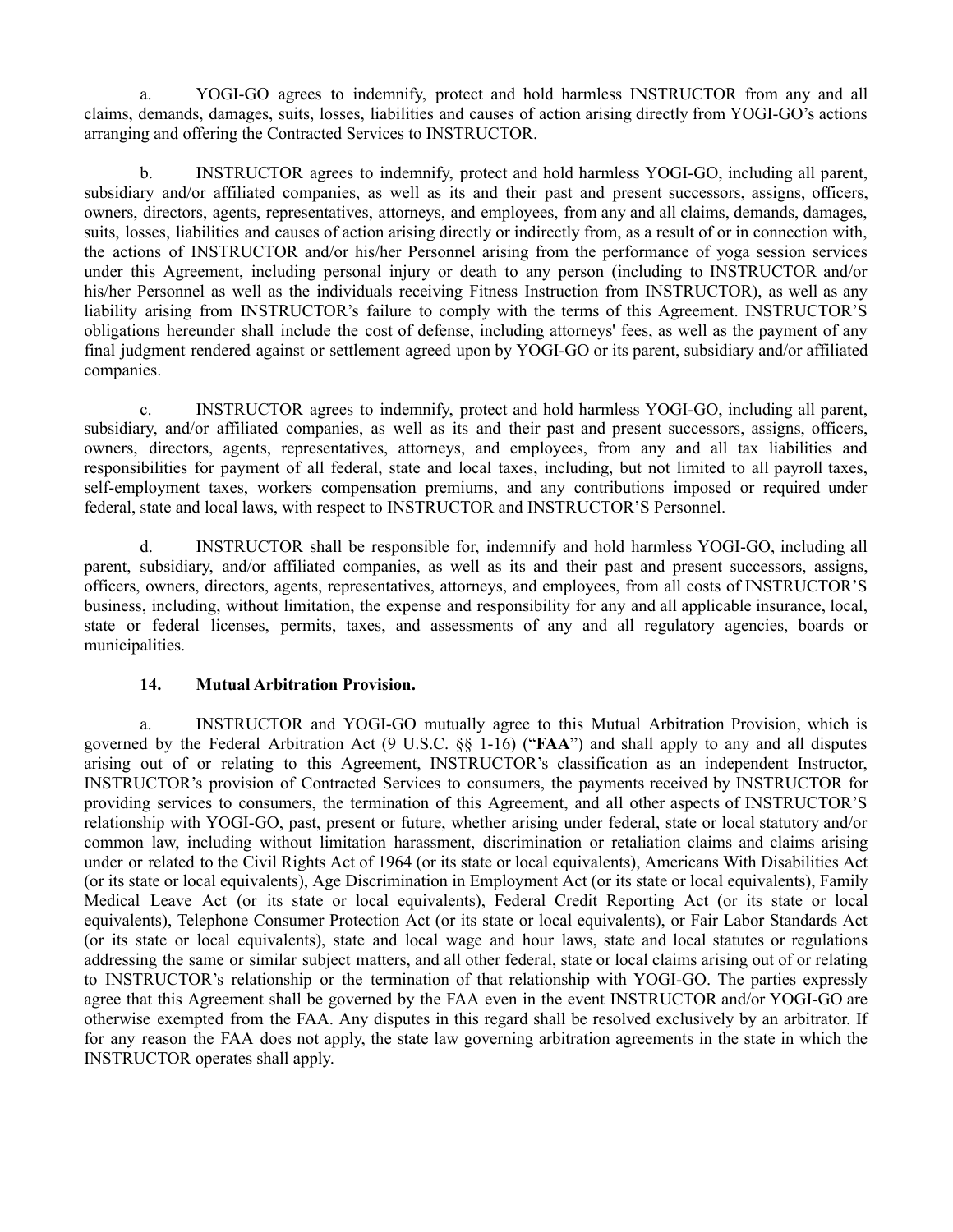b. If either INSTRUCTOR or YOGI-GO wishes to initiate arbitration, the initiating party must notify the other party in writing via certified mail, return receipt requested, or hand delivery within the applicable statute of limitations period. This demand for arbitration must include (1) the name and address of the party seeking arbitration, (2) a statement of the legal and factual basis of the claim, (3) a description of the remedy sought and (4) the amount in controversy. Any demand for arbitration by INSTRUCTOR must be delivered to YOGI-GO at 5305 Windbrush Dr., Tampa, Florida 33625, Attn: Jon Tacker, President.

c. Arbitration Class Action Waiver. INSTRUCTOR and YOGI-GO mutually agree that by entering into this agreement to arbitrate, both waive their right to have any dispute or claim brought, heard or arbitrated as, or to participate in, a class action, collective action and/or representative action—including but not limited to actions brought pursuant to the Private Attorney General Act ("**PAGA**"), California Labor Code section 2699 et seq., and any request seeking a public injunction—and an arbitrator shall not have any authority to hear or arbitrate any class, collective or representative action, or to award relief to anyone but the individual in arbitration ("**Arbitration Class Action Waiver**"). Notwithstanding any other clause contained in this Agreement or the CPR Rules, as defined below, any claim that all or part of this Arbitration Class Action Waiver is unenforceable, unconscionable, void or voidable may be determined only by a court of competent jurisdiction and not by an arbitrator. In any case in which (1) the dispute is filed as a class, collective, or representative action and (2) there is a final judicial determination that all or part of the Arbitration Class Action Waiver is unenforceable, the class, collective and/or representative action to that extent must be litigated in a civil court of competent jurisdiction, but the portion of the Arbitration Class Action Waiver that is enforceable shall be enforced in arbitration. All other disputes with respect to whether this Mutual Arbitration Provision is unenforceable, unconscionable, applicable, valid, void or voidable, and all disputes regarding the payment of arbitrator or arbitration-organization fees including the timing of such payments and remedies for nonpayment, shall be determined exclusively by an arbitrator, and not by any court. For sake of clarification only, nothing in this paragraph shall be construed to prohibit settlements on a class-wide, collective, and/or representative basis.

d. INSTRUCTOR agrees and acknowledges that entering into this Mutual Arbitration Provision does not change INSTRUCTOR's status as an independent Instructor in fact and in law, that INSTRUCTOR is not an employee of YOGI-GO or its customers and that any disputes in this regard shall be subject to arbitration as provided in this agreement.

e. Any arbitration shall be governed by the CPR Administered Arbitration Rules and, when applicable, the CPR Employment-Related Mass-Claims Protocol (together, the "**CPR Rules**") of the International Institute for Conflict Prevention & Resolution, except as follows:

- i. The arbitration shall be heard by one arbitrator (the "Arbitrator") selected in accordance with the CPR Rules. The Arbitrator shall be an attorney with experience in the law underlying the dispute.
- ii. If the parties cannot otherwise agree on a location for the arbitration, the arbitration shall take place within 45 miles of INSTRUCTOR'S residence as of the effective date of this Agreement.
- iii. The CPR fee schedule will apply with the following exceptions. Unless applicable law provides otherwise, in the event that YOGI-GO and INSTRUCTOR have agreed to this Mutual Arbitration Provision, INSTRUCTOR and YOGI-GO shall equally share filing fees and other similar and usual administrative costs, as are common to both court and administrative proceedings, but YOGI-GO's share of such fees and costs will not exceed the filing fee to file the case in a court of competent jurisdiction embracing the location of the arbitration.
- iv. The Arbitrator may issue orders (including subpoenas to third parties) allowing the parties to conduct discovery sufficient to allow each party to prepare that party's claims and/or defenses, taking into consideration that arbitration is designed to be a speedy and efficient method for resolving disputes.
- v. Except as provided in the Arbitration Class Action Waiver, the Arbitrator may award all remedies to which a party is entitled under applicable law and which would otherwise be available in a court of law, but shall not be empowered to award any remedies that would not have been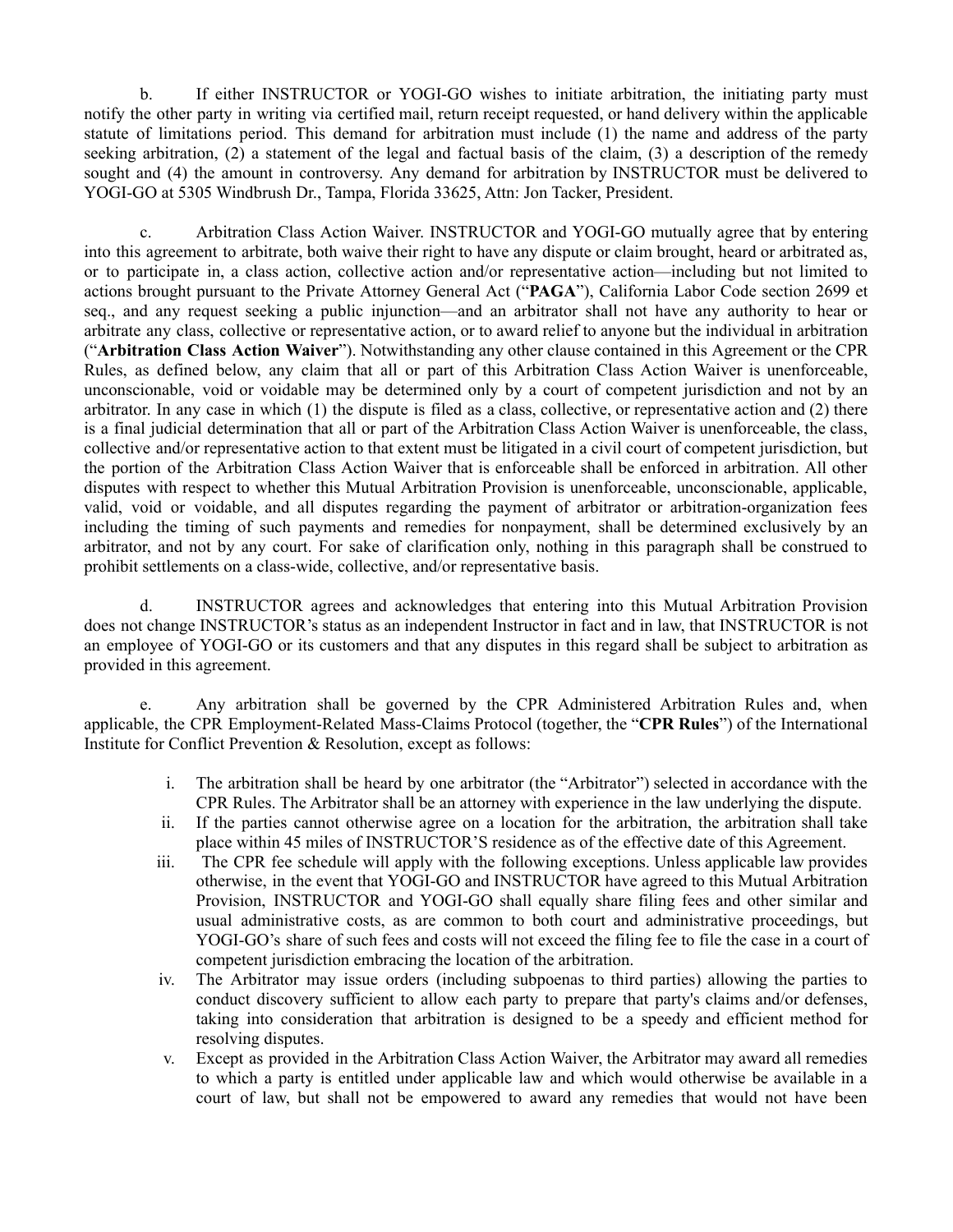available in a court of law for the claims presented in arbitration. The Arbitrator shall apply the state or federal substantive law, or both, as is applicable.

- vi. The Arbitrator may hear motions to dismiss and/or motions for summary judgment and will apply the standards of the Federal Rules of Civil Procedure governing such motions.
- vii. The Arbitrator's decision or award shall be in writing with findings of fact and conclusions of law.
- viii. The Arbitrator may issue orders to protect the confidentiality of proprietary information, trade secrets, or other sensitive information. Subject to the discretion of the Arbitrator or agreement of the parties, any person having a direct interest in the arbitration may attend the arbitration hearing. The Arbitrator may exclude any non-party from any part of the hearing.
- ix. Either INSTRUCTOR or YOGI-GO may apply to a court of competent jurisdiction for temporary or preliminary injunctive relief on the ground that without such relief the arbitration provided in this paragraph may be rendered ineffectual.

Nothing in this Mutual Arbitration Provision prevents you from making a report to or filing a claim or charge with the Equal Employment Opportunity Commission, U.S. Department of Labor, U.S. Securities and Exchange Commission, National Labor Relations Board, or Office of Federal Contract Compliance Programs. Nothing in this Mutual Arbitration Provision prevents the investigation by a government agency of any report, claim or charge otherwise covered by this Mutual Arbitration Provision. This Mutual Arbitration Provision also does not prevent federal administrative agencies from adjudicating claims and awarding remedies based on those claims, even if the claims would otherwise be covered by this Mutual Arbitration Provision. Nothing in this Mutual Arbitration Provision prevents or excuses a party from satisfying any conditions precedent and/or exhausting administrative remedies under applicable law before bringing a claim in arbitration. YOGI-GO will not retaliate against INSTRUCTOR for filing a claim with an administrative agency or for exercising rights (individually or in concert with others) under Section 7 of the National Labor Relations Act. Disputes between the parties that may not be subject to pre-dispute arbitration agreement, including as provided by an Act of Congress or lawful, enforceable Executive Order, are excluded from the coverage of this Mutual Arbitration Provision.

The CPR Rules may be found at www.cpradr.org or by searching for "CPR Administered Arbitration Rules" and "CPR Employment-Related Mass-Claims Protocol" using a service such as www.google.com or www.bing.com or by asking YOGI-GO's General Counsel to provide a copy.

This Mutual Arbitration Provision is the full and complete agreement relating to the formal resolution of disputes covered by this Mutual Arbitration Provision. In the event any portion of this Mutual Arbitration Provision is deemed unenforceable, the remainder of this Mutual Arbitration Provision will be enforceable. The award issued by the Arbitrator may be entered in any court of competent jurisdiction.

**15. Litigation Class Action Waiver.** To the extent allowed by applicable law, separate and apart from the Mutual Arbitration Provision found in Section 14, INSTRUCTOR agrees that any proceeding to litigate in court any dispute arising out of or relating to this Agreement, will be conducted solely on an individual basis, and INSTRUCTOR agrees not to seek to have any controversy, claim or dispute heard as a class action, a representative action, a collective action, a private attorney-general action, or in any proceeding in which INSTRUCTOR acts or proposes to act in a representative capacity ("**Litigation Class Action Waiver**"). INSTRUCTOR further agrees that no proceeding will be joined, consolidated, or combined with another proceeding, without the prior written consent of all parties to any such proceeding. If a court of competent jurisdiction determines that all or part of this Litigation Class Action Waiver is unenforceable, unconscionable, void or voidable, the remainder of this Agreement shall remain in full force and effect.

### **16. Term; Termination of Agreement.**

a. The term of this agreement shall begin on the Effective Date and continue for a period of one year unless earlier terminated by YOGI-GO as set forth below ("Initial Term"). This Agreement shall automatically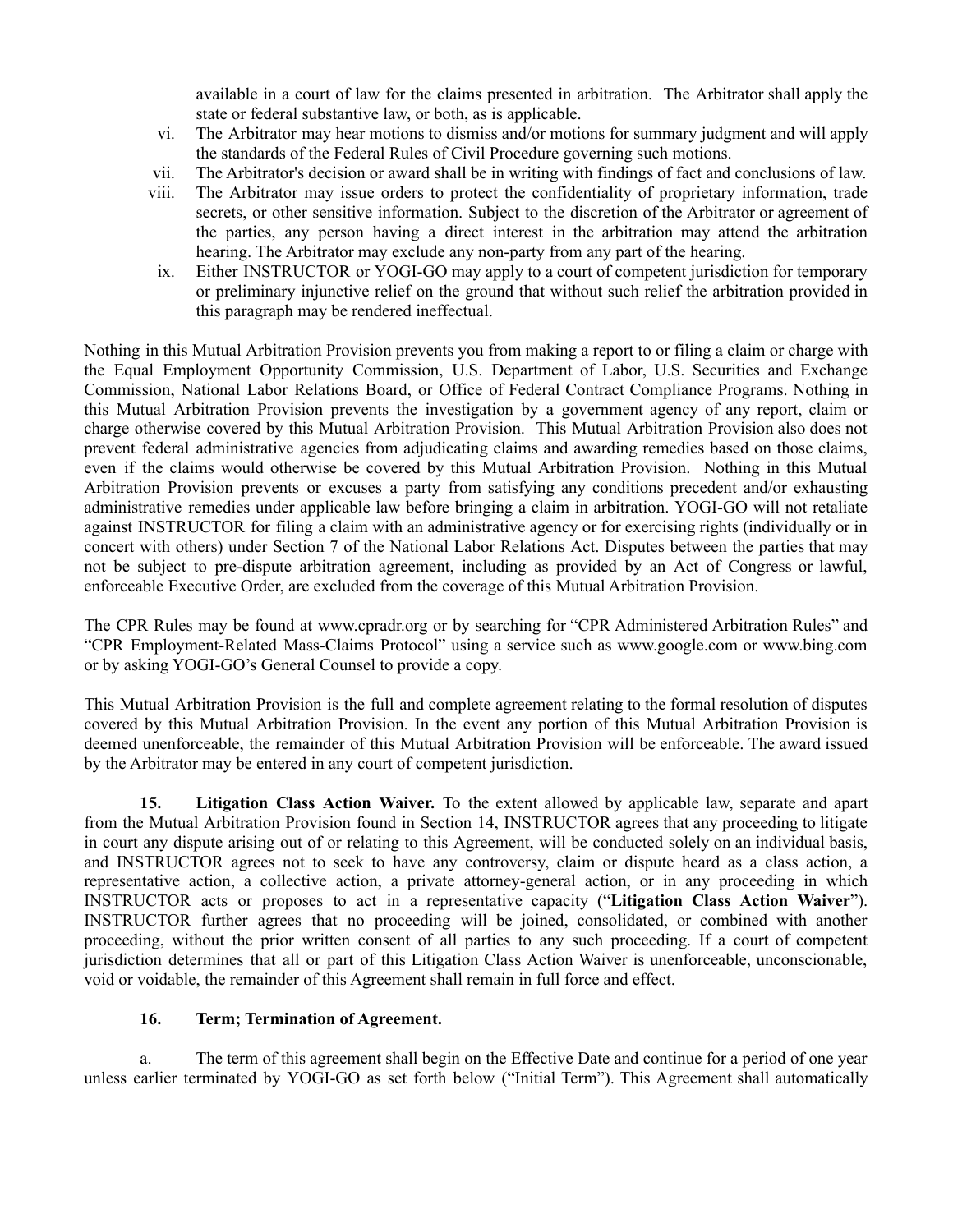renew for successive one-year terms unless earlier terminated by YOGI-GO as set forth below ("**Successive Terms**" and together with the Initial Term, the "**Term**").

b. INSTRUCTOR may terminate this Agreement upon seven (7) days written notice. YOGI-GO may terminate this Agreement and deactivate INSTRUCTOR'S account upon seven (7) days written notice for any reason or immediately upon a material breach of this Agreement. Notwithstanding any other provision in this Agreement, YOGI-GO reserves the right to modify the times in which YOGI-GO can terminate this Agreement and INSTRUCTOR'S account, using its good faith and reasonable discretion, when it is necessary to do so for the safe and/or effective operation of the YOGI-GO platform.

c. INSTRUCTOR'S and YOGI-GO's obligations and rights arising under the Mutual Arbitration Provision of this Agreement shall survive termination of this Agreement.

**17. Entire Agreement; Transferability; Waiver.** This Agreement shall constitute the entire agreement and understanding between the parties with respect to the subject matter of this Agreement. This Agreement supersedes any prior contract between the parties. To the extent YOGI-GO's consumer facing Terms and Conditions Agreement (or updated consumer facing Terms and Conditions Agreement, if applicable) is inconsistent or conflicts with this Agreement, this Agreement controls. This Agreement may not be assigned by either party without written consent of the other and shall be binding upon the parties hereto, including their heirs and successors, provided, however, that YOGI-GO may assign its rights and obligations under this Agreement to an affiliate of YOGI-GO or any successor(s) to its business and/or purchaser of substantially all of its stock or assets. References in this Agreement to YOGI-GO shall be deemed to include such successor(s). The failure of YOGI-GO or INSTRUCTOR in any instance to insist upon a strict performance of the terms of this Agreement or to exercise any option herein, shall not be construed as a waiver or relinquishment of such term or option and such term or option shall continue in full force and effect.

### **18. Miscellaneous.**

a. CAPTIONS. Captions appearing in this Agreement are for convenience only and do not in any way limit, amplify, modify, or otherwise affect the terms and provisions of this Agreement.

b. SEVERABILITY Clause. Except as specifically provided in Section 14, if any part of this Agreement is declared unlawful or unenforceable, the remainder of this Agreement shall remain in full force and effect.

c. GOVERNING LAW. Except for the Mutual Arbitration Provision above, which is governed by the Federal Arbitration Act, the choice of law for interpretation of this Agreement, and the right of the parties hereunder, as well as substantive interpretation of claims asserted pursuant to Section 14, shall be governed by and interpreted in accordance with the laws of the State of Florida, without effect to the principles of conflicts of laws of the State of Florida. The Parties hereby agree that, except for the Mutual Arbitration Provision Above, any action arising out of this Agreement will be brought solely in any state or federal court located in Hillsborough County, Florida. Both Parties hereby submit to the exclusive jurisdiction and venue of any such court.

d. NOTICE AND OPPORTUNITY TO CURE. INSTRUCTOR agrees to notify YOGI-GO in writing at [support@yogigofitness.com.](mailto:support@yogigofitness.com) of any breach or perceived breach of this Agreement, of any claim arising out of or related to this Agreement, or of any claim that YOGI-GO'S services or scope of work differ in any way from what is contemplated in this Agreement, including but not limited to the terms in Sections 2 (Instructor's Operations) and 3 (Contracted Services), or if the relationship of the parties differs from the terms contemplated in Section 4 (Relationship of Parties).